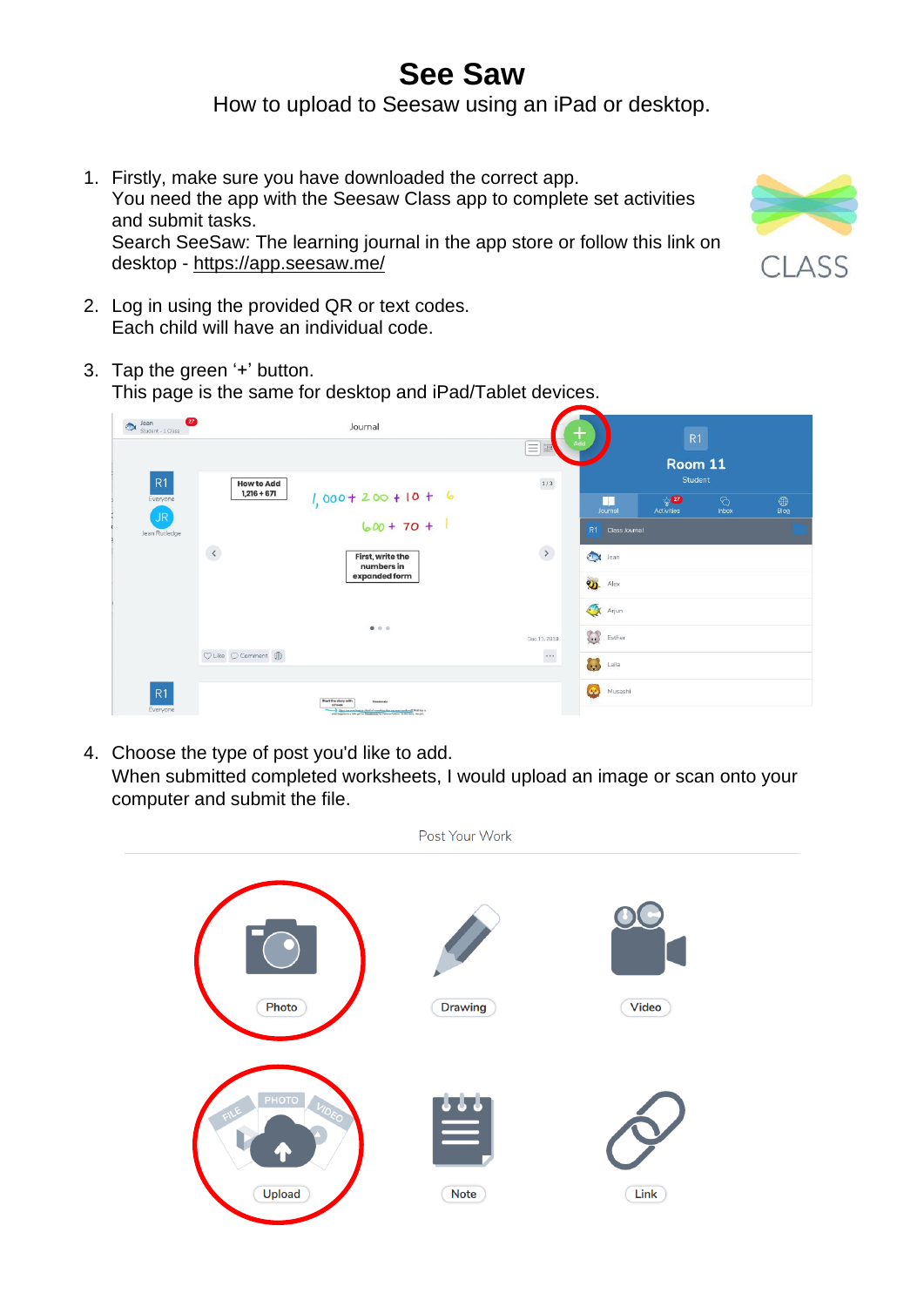5. If uploaded a completed worksheet, select photo. You can take a picture using the app. Alternatively, upload an image from your camera roll using upload or scan the activity an upload the file.

To upload typed documents, be sure to convert to a PDF. Seesaw does not allow for the upload of word documents.

6. To upload a worksheet with multiple pages, press the 1/1 button in the top right corner of the screen.



7. A sidebar will show on the right side of the screen. In the bottom right corner, press 'add page'. Then use the camera tool on the left side of the screen to take another picture or upload another file.

Don't forget to press the green tick in the top right corner when you're done!

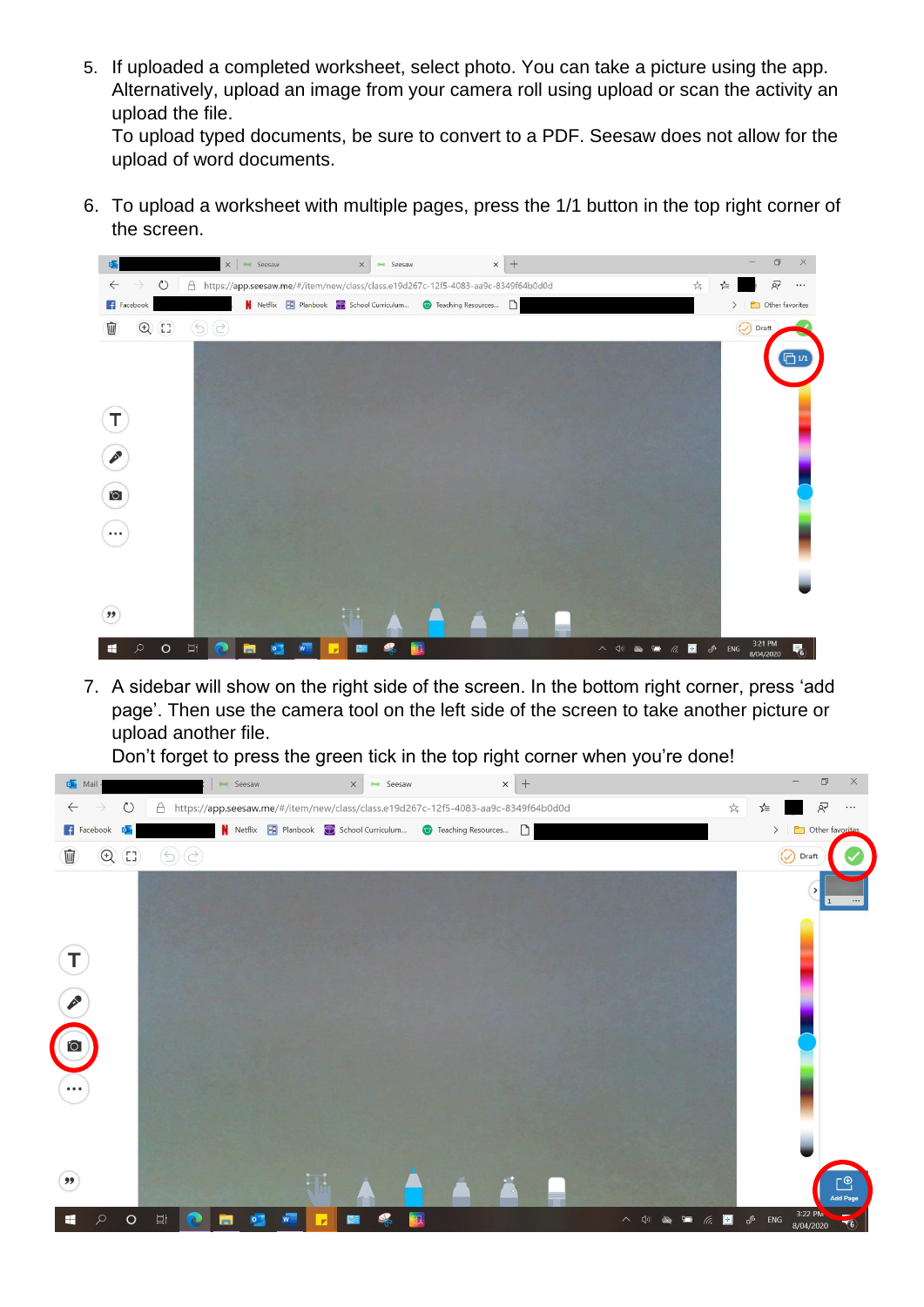8. Items can be access and edited at any time from the Journal by pressing the '…' and selecting 'Edit item'.